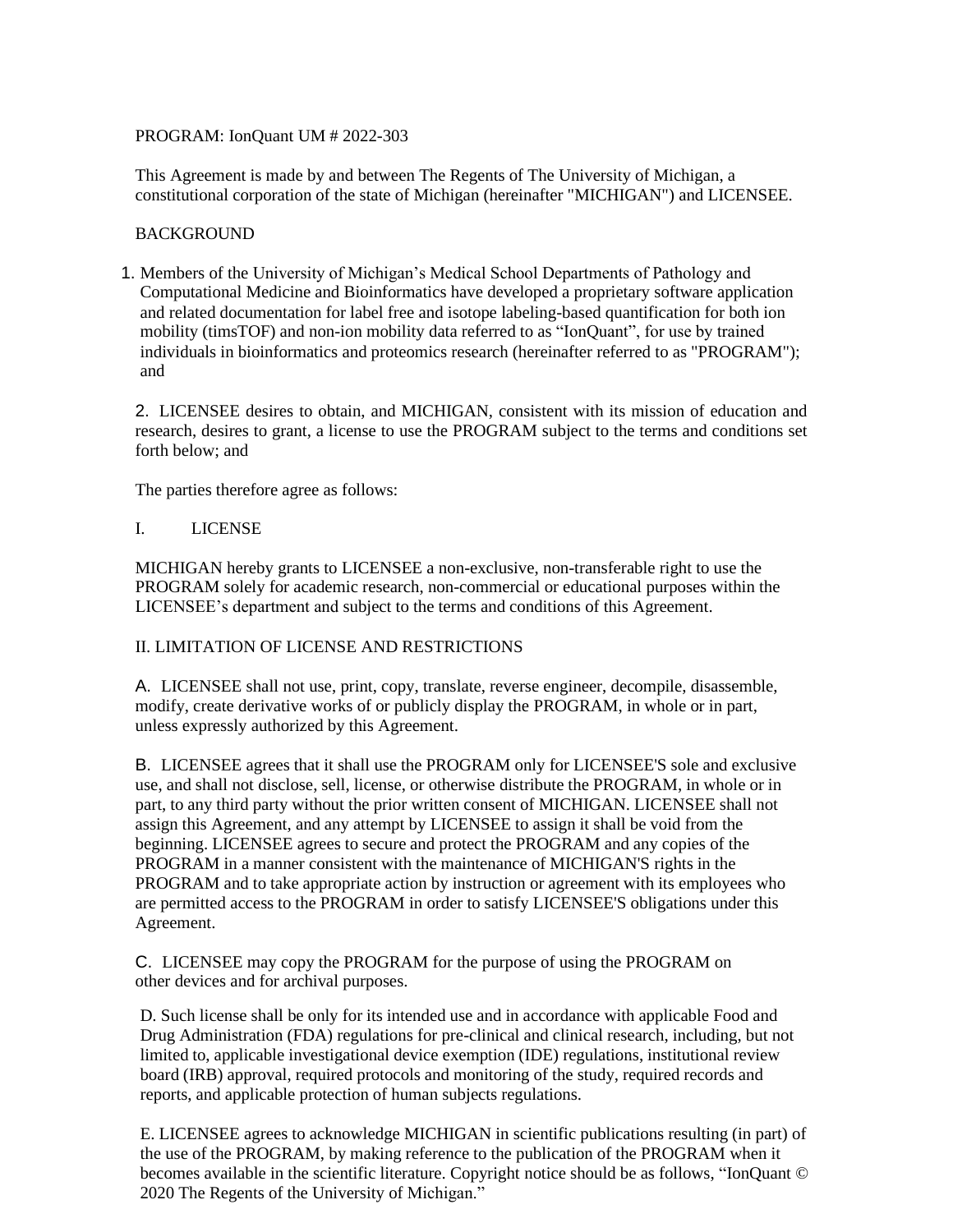#### III. CONSIDERATION

A no-cost option for the license rights granted in this Agreement.

### IV. TITLE AND OWNERSHIP

A. No ownership rights of MICHIGAN in the PROGRAM are conferred upon LICENSEE by this Agreement.

B. LICENSEE acknowledges MICHIGAN'S proprietary rights in the PROGRAM and agrees to reproduce all copyright notices supplied by MICHIGAN on all copies of the PROGRAM.

### V. DISCLAIMER OF WARRANTY AND LIMITATION OF LIABILITY

A. THE **PROGRAM** IS PROVIDED "AS IS" WITHOUT WARRANTY OF ANY KIND, EITHER EXPRESS OR IMPLIED, INCLUDING WITHOUT LIMITATION THE IMPLIED WARRANTIES OF MERCHANTABILITY AND FITNESS FOR A PARTICULAR PURPOSE. **MICHIGAN** DOES NOT WARRANT THAT THE FUNCTIONS CONTAINED IN THE **PROGRAM** WILL MEET **LICENSEE'S** REQUIREMENTS OR THAT OPERATION WILL BE UNINTERRUPTED OR ERROR FREE. MICHIGAN shall not be liable for special, indirect, incidental, or consequential damages with respect to any claim on account of or arising from this Agreement or use of the PROGRAM, even if MICHIGAN has been or is hereafter advised of the possibility of such damages. Because some states do not allow certain exclusions or limitations on implied warranties or of liability for consequential or incidental damages, the above exclusions may not apply to LICENSEE. In no event, however, will MICHIGAN be liable to LICENSEE, under any theory of recovery, in an amount in excess of the license fee paid by LICENSEE under this Agreement.

B. LICENSEE agrees that MICHIGAN has no obligation to provide to LICENSEE any maintenance, support, or update services. Should MICHIGAN provide any revised versions of the PROGRAM to LICENSEE, LICENSEE agrees that this license agreement shall apply to such revised versions.

VI. WARRANTY OF LICENSEE

LICENSEE warrants and represents that it will carefully review any documentation or instructional material provided by MICHIGAN. VIII. TERMINATION

If LICENSEE at any time fails to abide by the terms of this Agreement, MICHIGAN shall have the right to immediately terminate the license granted herein, require the return or destruction of all copies of the PROGRAM from LICENSEE and certification in writing as to such return or destruction, and pursue any other legal or equitable remedies available.

## VIII. MISCELLANEOUS

A. This Agreement shall be construed in accordance with the laws of the state of Michigan. Should LICENSEE for any reason bring a claim, demand, or other action against MICHIGAN, its agents or employees, arising out of this Agreement or the PROGRAM licensed herein, LICENSEE agrees to bring said claim only in the Michigan Court of Claims.

B. THIS AGREEMENT REPRESENTS THE COMPLETE AND EXCLUSIVE STATEMENT OF THE AGREEMENT BETWEEN **MICHIGAN** AND **LICENSEE** AND SUPERSEDES ALL PRIOR AGREEMENTS, PROPOSALS, REPRESENTATIONS AND OTHER